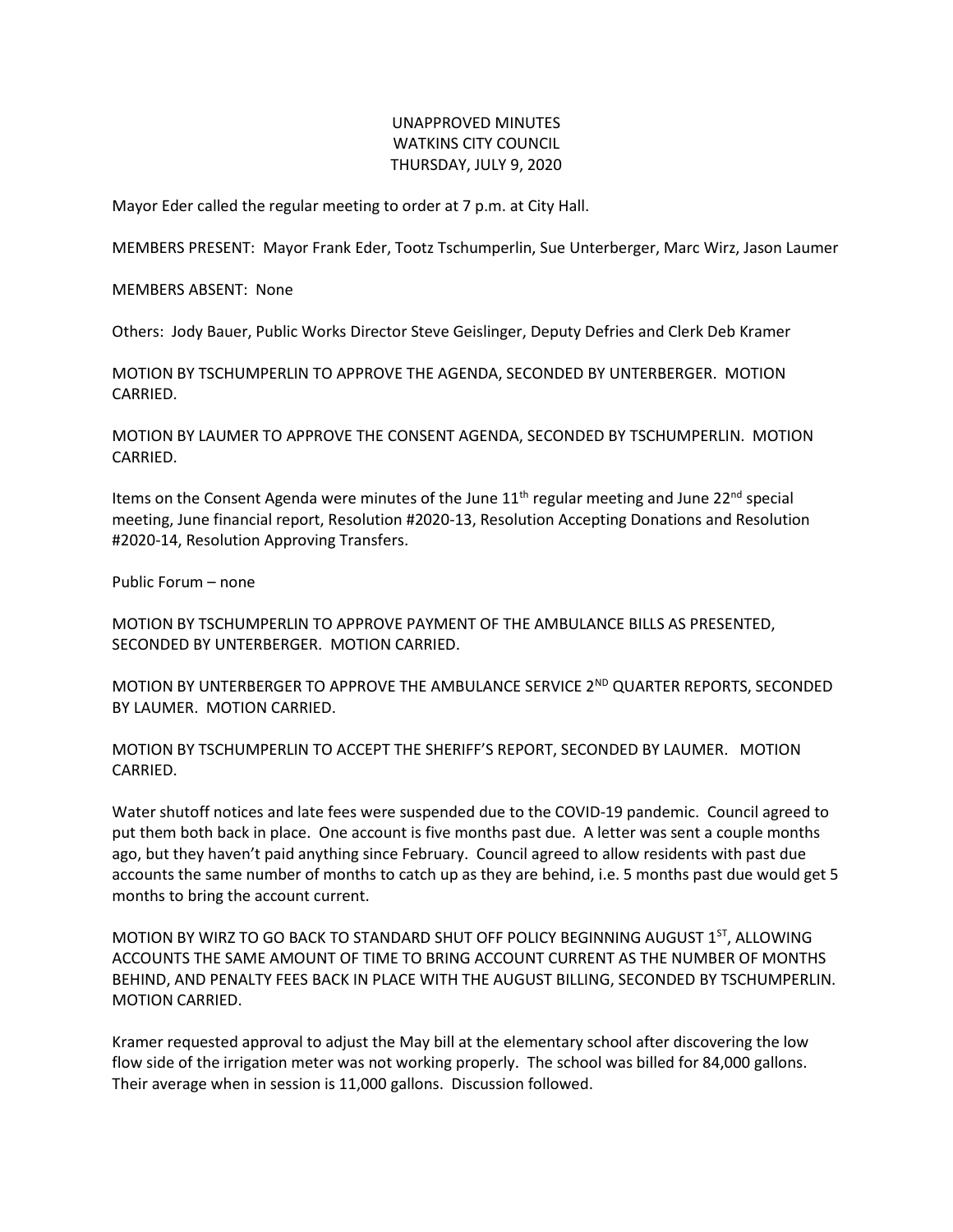MOTION BY WIRZ TO ADJUST THE SCHOOL'S BILL TO 11,000 GALLONS USAGE FOR MAY, SECONDED BY LAUMER. MOTION CARRIED.

Council reviewed proposals from Marco and Coordinated Business Systems for a new copier/printer. Marco's proposal was for a HP machine with unlimited printing for \$102.25/month for five years with the price locked in. Coordinated Business Systems proposal was for a Kyocera machine at \$104/month for 3,000 copies/month. Overages would be .0097/print. Their rate is also locked in. Coordinated would also give a check to the city for \$1,000 to cover the remainder of the lease with Marco (\$484), leaving \$516 for the city. Discussion followed.

MOTION BY WIRZ TO GO WITH PROPOSAL FROM COORDINATED BUSINESS SYSTEMS, SECONDED BY LAUMER. MOTION CARRIED.

Council discussed the CARES Act funds (Coronavirus Relief Fund) being distributed by the state. The city aid amount is \$72,025. The city must submit a certification to the state to receive the money. There are several dates to certify by, the last being September 15th for cities over 200. Any aid amount remaining unexpended by November 15, 2020 must be sent to the home county in which the city is located. If a city chooses not to certify for the aid, the money would stay at the state level. Discussion followed on what the city could use the aid for as there are guidelines to follow relating to COVID-19. Some ideas that may be eligible would be items for protection of election judges, special meeting expense related to COVID-19, reduction in liquor license fees due to the businesses having to shut down. Kramer will check with neighboring cities to see what they are doing and Wirz will contact Meeker County to see if they would be able to use anything unexpended by the city. Council agreed to table until the August meeting.

MOTION BY WIRZ TO ACCEPT MARK GEISLINGER'S RETIREMENT FROM THE WATKINS FIRE DEPARTMENT EFFECTIVE 8-1-2020, SECONDED BY TSCHUMPERLIN. MOTION CARRIED.

Laumer received a complaint about a camper being parked on a city alley between School Avenue and Western Avenue. It hasn't moved since it was moved there. Rodents are a concern as well.

MOTION BY LAUMER TO SEND THE RESIDENT A LETTER ASKING HIM TO MOVE IT, SECONDED BY WIRZ. MOTION CARRIED.

MOTION BY UNTERBERGER TO SKIP NATIONAL NIGHT OUT THIS YEAR, SECONDED BY LAUMER. MOTION CARRIED.

It was reported that rescue/ambulance members are washing personal vehicles in the city garage. This is not allowed. Eder will talk to the ambulance chief about this and if there are any more complaints council will take action.

MOTION BY LAUMER TO APPROVE AN ON-SALE TEMPORARY LICENSE FOR ST. ANTHONY PARISH FOR ITS ANNUAL FESTIVAL SEPTEMBER 13TH, SECONDED BY TSCHUMPERLIN. MOTION CARRIED.

Council approved to order 4 plastic barriers for election judges for upcoming elections.

J & R Family Market will be doing a store reset in August. They will need to close down for a few days and requested permission to park a semi-trailer on Central Avenue to store items in while shut down.